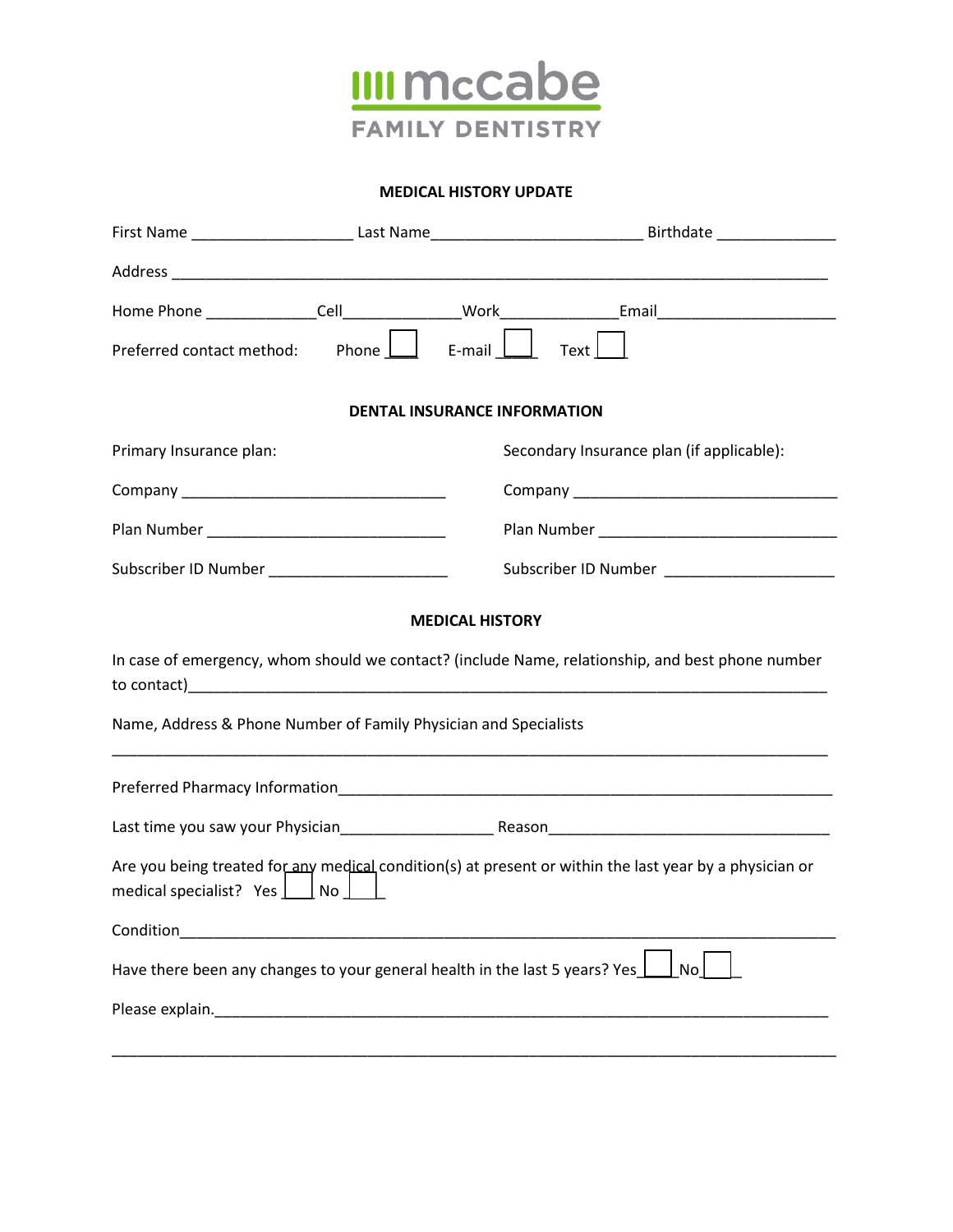

| Have you had any surgeries or hospitalization in the last 5 years? Yes<br>l No                                                                               |  |  |
|--------------------------------------------------------------------------------------------------------------------------------------------------------------|--|--|
|                                                                                                                                                              |  |  |
|                                                                                                                                                              |  |  |
| Please list all medications, non-prescription medications, herbal supplements or vitamins you are<br>currently taking - please include dosage and frequency. |  |  |
|                                                                                                                                                              |  |  |
| Do you have any allergies or adverse reactions to medications, latex, food, etc.? Yes $\Box$<br>l No                                                         |  |  |
|                                                                                                                                                              |  |  |
| Have you ever been instructed to take antibiotics prior to a dental visit? Yes $\Box$ No                                                                     |  |  |
|                                                                                                                                                              |  |  |
| Do you use tobacco in any form (including vaping or e-cigarettes)? Yes $\boxed{\phantom{a}}$ No                                                              |  |  |
|                                                                                                                                                              |  |  |
| Do you use cannabis in any form? Yes $\Box$ No $\Box$                                                                                                        |  |  |
|                                                                                                                                                              |  |  |
| Do you regularly use any recreational drugs including alcohol? Yes<br><b>No</b>                                                                              |  |  |
|                                                                                                                                                              |  |  |
| Have you ever been diagnosed with cancer? Yes 1<br>No                                                                                                        |  |  |
| Please indicate type and location:                                                                                                                           |  |  |
| Have you had chemotherapy? Yes $\Box$ No $\Box$<br><u>Date of last treatment: __________________________</u>                                                 |  |  |
| Have you had radiation therapy? Yes 1.1 No 1.1 Date of last treatment: 1.1 Au 1.2 Au 2.2 Au 2.2 Au 2.2 Au 2.2 Au                                             |  |  |
| Are you pregnant or breastfeeding? Yes \[ \[ _] No<br><u>____</u> Expected delivery date? _______________________                                            |  |  |
| Do you wear glasses, contact lenses, or hearing aids?                                                                                                        |  |  |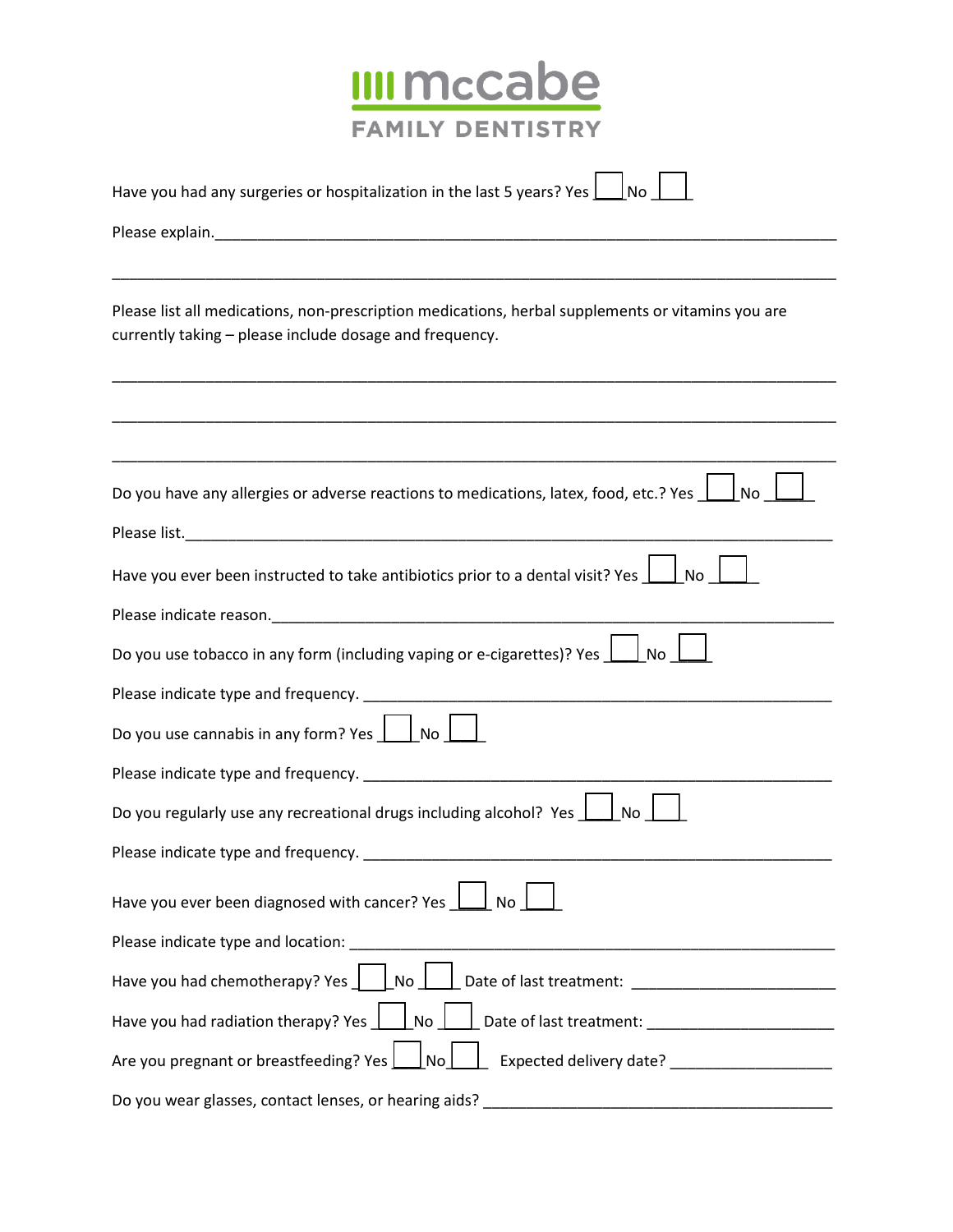

## **FAMILY DENTISTRY**

Please indicate if you have experienced any of the following conditions.

| Condition                       | Never | Currently | History | Date of last incident and details of |
|---------------------------------|-------|-----------|---------|--------------------------------------|
|                                 |       | Have      | of      | medications/treatment required       |
| Heart disease: Heart attack,    |       |           |         |                                      |
| heart failure, angina pectoris  |       |           |         |                                      |
| Pacemaker (indicate year        |       |           |         |                                      |
| placed)                         |       |           |         |                                      |
| Congenital heart defect or      |       |           |         |                                      |
| heart murmur (specify)          |       |           |         |                                      |
| Heart Valve concerns/Artificial |       |           |         |                                      |
| valves (indicate date placed)   |       |           |         |                                      |
| <b>Infective Endocarditis</b>   |       |           |         |                                      |
| <b>Rheumatic Fever</b>          |       |           |         |                                      |
| Congestive heart failure        |       |           |         |                                      |
| Blood pressure concerns (high   |       |           |         |                                      |
| or low)                         |       |           |         |                                      |
| Use of anticoagulants (blood    |       |           |         |                                      |
| thinners)                       |       |           |         |                                      |
| Stroke                          |       |           |         |                                      |
| Anemia                          |       |           |         |                                      |
| Blood disorder (ex.             |       |           |         |                                      |
| Hemophilia, von Willebrand's,   |       |           |         |                                      |
| thalassemia, etc.)              |       |           |         |                                      |
| Prolonged bleeding, bruising    |       |           |         |                                      |
| easily, slow healing (specify)  |       |           |         |                                      |
| Lung disease: emphysema,        |       |           |         |                                      |
| COPD, etc. (specify)            |       |           |         |                                      |
| Asthma or shortness of breath   |       |           |         |                                      |
| (specify)                       |       |           |         |                                      |
| Sinus problems, hay fever or    |       |           |         |                                      |
| seasonal allergies (specify)    |       |           |         |                                      |
| Snoring or sleep apnea, CPAP    |       |           |         |                                      |
| use                             |       |           |         |                                      |
| Diabetes: type I, type II       |       |           |         |                                      |
| (specify)                       |       |           |         |                                      |
| Controlled? Yes/No              |       |           |         |                                      |
|                                 |       |           |         |                                      |
| Thyroid disease: hyper- or,     |       |           |         |                                      |
| hypothyroidism, (specify)       |       |           |         |                                      |
| Stomach concerns                |       |           |         |                                      |
| (ex. Ulcers, acid reflux, GERD) |       |           |         |                                      |
| (specify)                       |       |           |         |                                      |
| GI concerns (inflammatory       |       |           |         |                                      |
| bowel disease, diverticulitis,  |       |           |         |                                      |
| etc.)                           |       |           |         |                                      |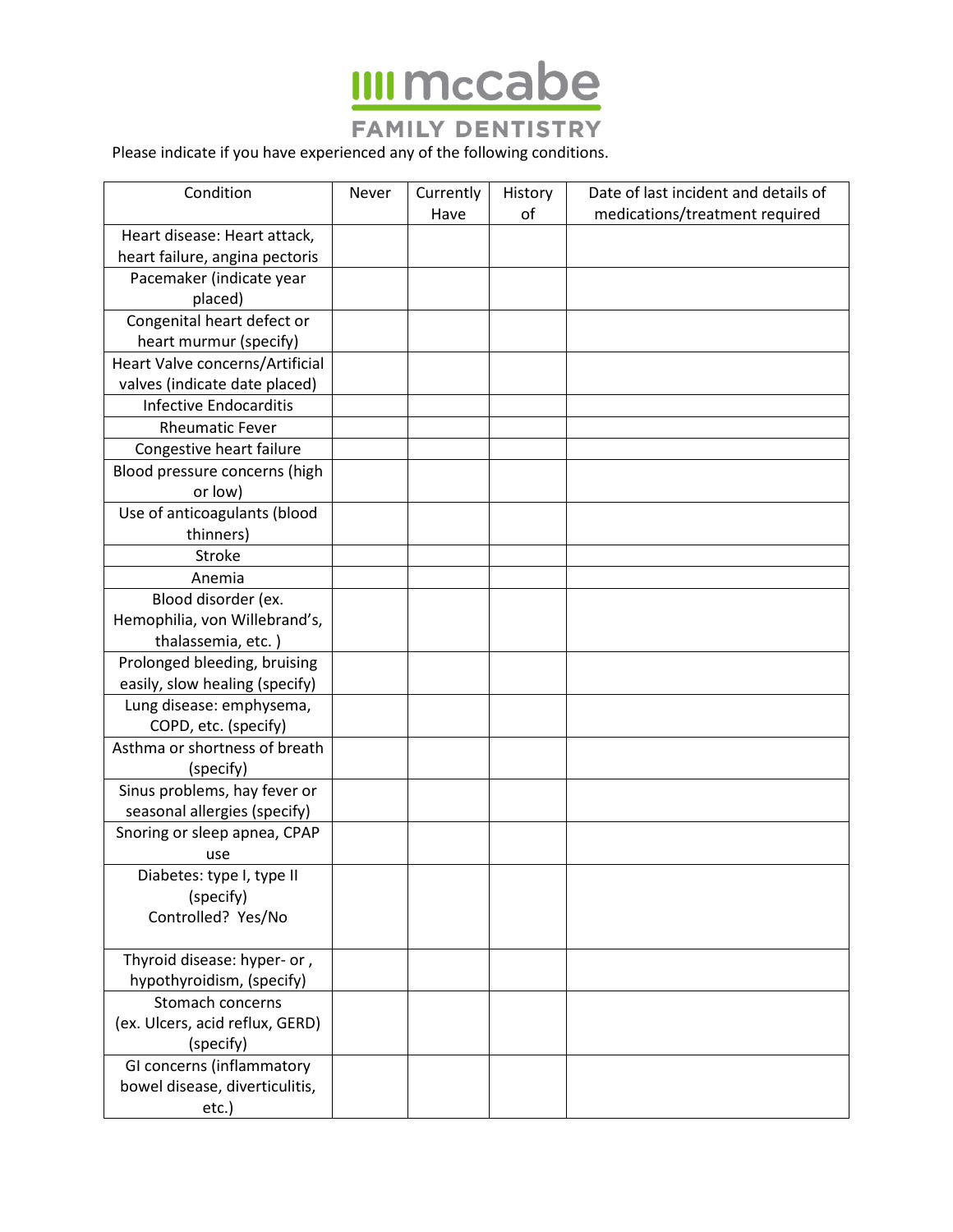# **IIII mccabe**

## **FAMILY DENTISTRY**

| Condition                       | Never | Currently | History | Date of last incident and details of |
|---------------------------------|-------|-----------|---------|--------------------------------------|
|                                 | Had   | Have      | of      | medications/treatment required       |
| Liver Disease (jaundice,        |       |           |         |                                      |
| Hepatitis A, B, C, etc.)        |       |           |         |                                      |
| (specify)                       |       |           |         |                                      |
| Kidney disease                  |       |           |         |                                      |
| (specify)                       |       |           |         |                                      |
| Arthritis, (osteo- or           |       |           |         |                                      |
| rheumatoid)                     |       |           |         |                                      |
| Artificial joints               |       |           |         |                                      |
| Osteoporosis (please specify    |       |           |         |                                      |
| medications or injections)      |       |           |         |                                      |
| Cancer (please indicate type)   |       |           |         |                                      |
| Auto-immune conditions (ex.     |       |           |         |                                      |
| Lupus, etc.)                    |       |           |         |                                      |
| Sexually transmitted diseases   |       |           |         |                                      |
| (herpes simplex, syphilis,      |       |           |         |                                      |
| chlamydia, HIV/AIDs, etc.)      |       |           |         |                                      |
| Steroid or hormone therapy      |       |           |         |                                      |
| Organ transplant                |       |           |         |                                      |
| Eye disease: glaucoma,          |       |           |         |                                      |
| cataracts, blindness (specify)  |       |           |         |                                      |
| Neurological conditions         |       |           |         |                                      |
| (cerebral palsy, multiple       |       |           |         |                                      |
| sclerosis, Parkinson's disease, |       |           |         |                                      |
| etc.)                           |       |           |         |                                      |
| Epilepsy, seizures, or fainting |       |           |         |                                      |
| spells (specify)                |       |           |         |                                      |
| Paralysis                       |       |           |         |                                      |
| Alzheimer's, dementia           |       |           |         |                                      |
| (specify)                       |       |           |         |                                      |
| ADD/ADHD, Autism (specify)      |       |           |         |                                      |
| Clinical depression, anxiety,   |       |           |         |                                      |
| psychiatric treatment           |       |           |         |                                      |
| (specify)                       |       |           |         |                                      |
| Drug or alcohol dependency      |       |           |         |                                      |
| (specify)                       |       |           |         |                                      |

Any other condition that was not mentioned above or anything else you would like us to know about you? (e.g. You don't freeze well)

\_\_\_\_\_\_\_\_\_\_\_\_\_\_\_\_\_\_\_\_\_\_\_\_\_\_\_\_\_\_\_\_\_\_\_\_\_\_\_\_\_\_\_\_\_\_\_\_\_\_\_\_\_\_\_\_\_\_\_\_\_\_\_\_\_\_\_\_\_\_\_\_\_\_\_\_\_\_\_\_\_\_\_\_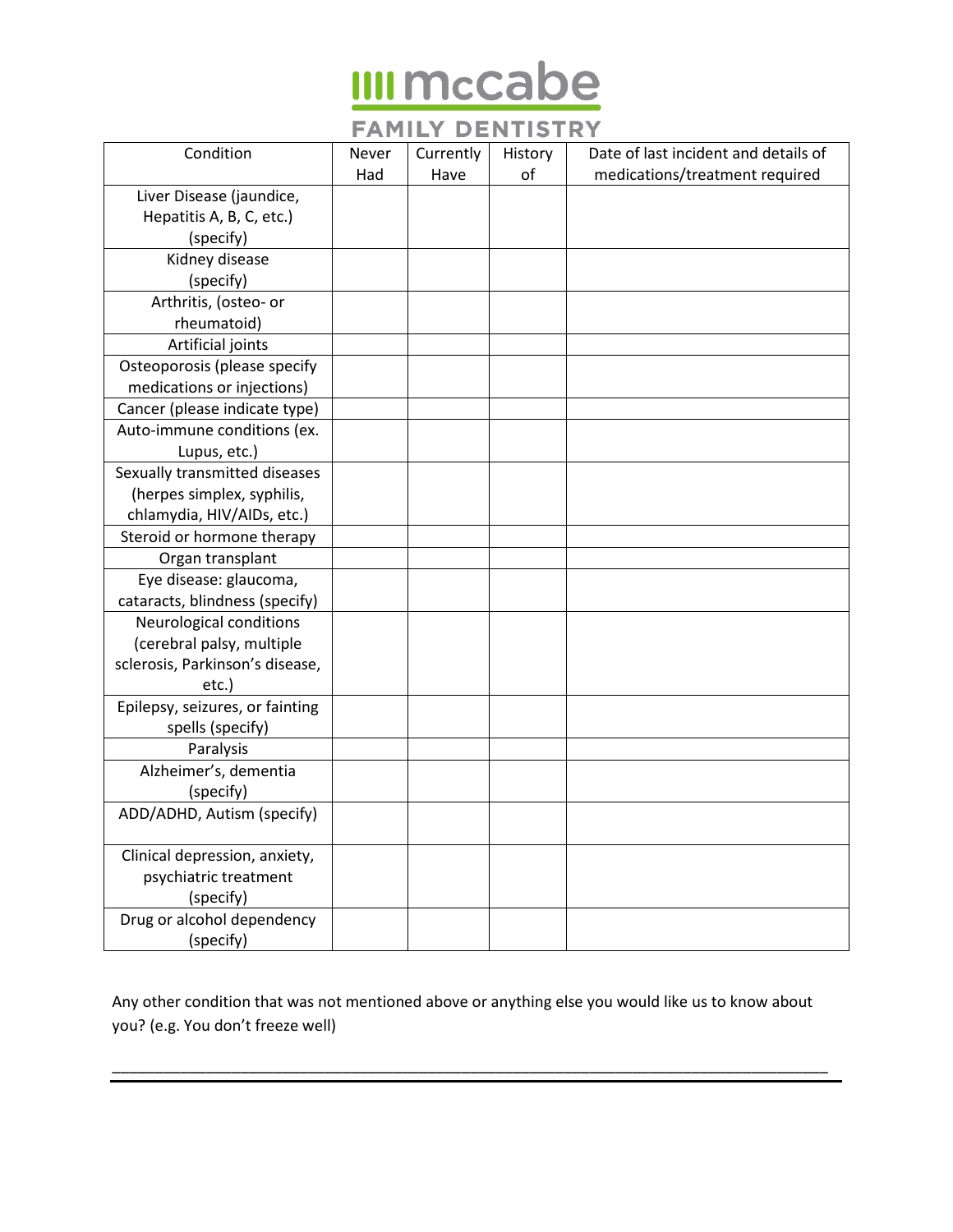

#### **DENTAL HISTORY**

\_\_\_\_\_\_\_\_\_\_\_\_\_\_\_\_\_\_\_\_\_\_\_\_\_\_\_\_\_\_\_\_\_\_\_\_\_\_\_\_\_\_\_\_\_\_\_\_\_\_\_\_\_\_\_\_\_\_\_\_\_\_\_\_\_\_\_\_\_\_\_\_\_\_\_\_\_\_\_\_\_\_\_\_\_

What brings you to our office? Do you have any immediate dental concerns?

When was your last dental visit? What procedures were performed (ex. Exam, X-rays, filling, etc.)

| I routinely saw my dentist every:<br>6 months<br>3 months                                                                                                                                        | 9 months  <br>12 months<br>Not routinely<br>How nervous are you about dental treatment on a scale of 1 (low) to 10 (high)? ___________                                        |
|--------------------------------------------------------------------------------------------------------------------------------------------------------------------------------------------------|-------------------------------------------------------------------------------------------------------------------------------------------------------------------------------|
|                                                                                                                                                                                                  | Have you ever had an unfavourable dental experience or complications resulting from dental                                                                                    |
| Please indicate any concerns or conditions that may apply to you:<br><b>Bleeding Gums</b><br>Bruxism (clenching/grinding)<br>Cavity prone<br>Difficulty with freezing<br>Dry mouth<br>Gag reflex | <b>Gum Recession</b><br>Jaw joint concerns (TMD/TMJ)<br>Nail biting or other habits<br>Orthodontics - teeth shifting or alignment<br>Periodontal (gum) disease<br>Sensitivity |
| What is your oral care routine?<br><b>Tooth Brushing</b>                                                                                                                                         | Frequency? _____ times per day<br>Fluoridated toothpaste? Yes                                                                                                                 |
| Flossing/floss sticks<br>Mouthrinse                                                                                                                                                              | Frequency? _______ times per day<br>Frequency? _______ times per day                                                                                                          |
| Other                                                                                                                                                                                            | Frequency? times per day                                                                                                                                                      |